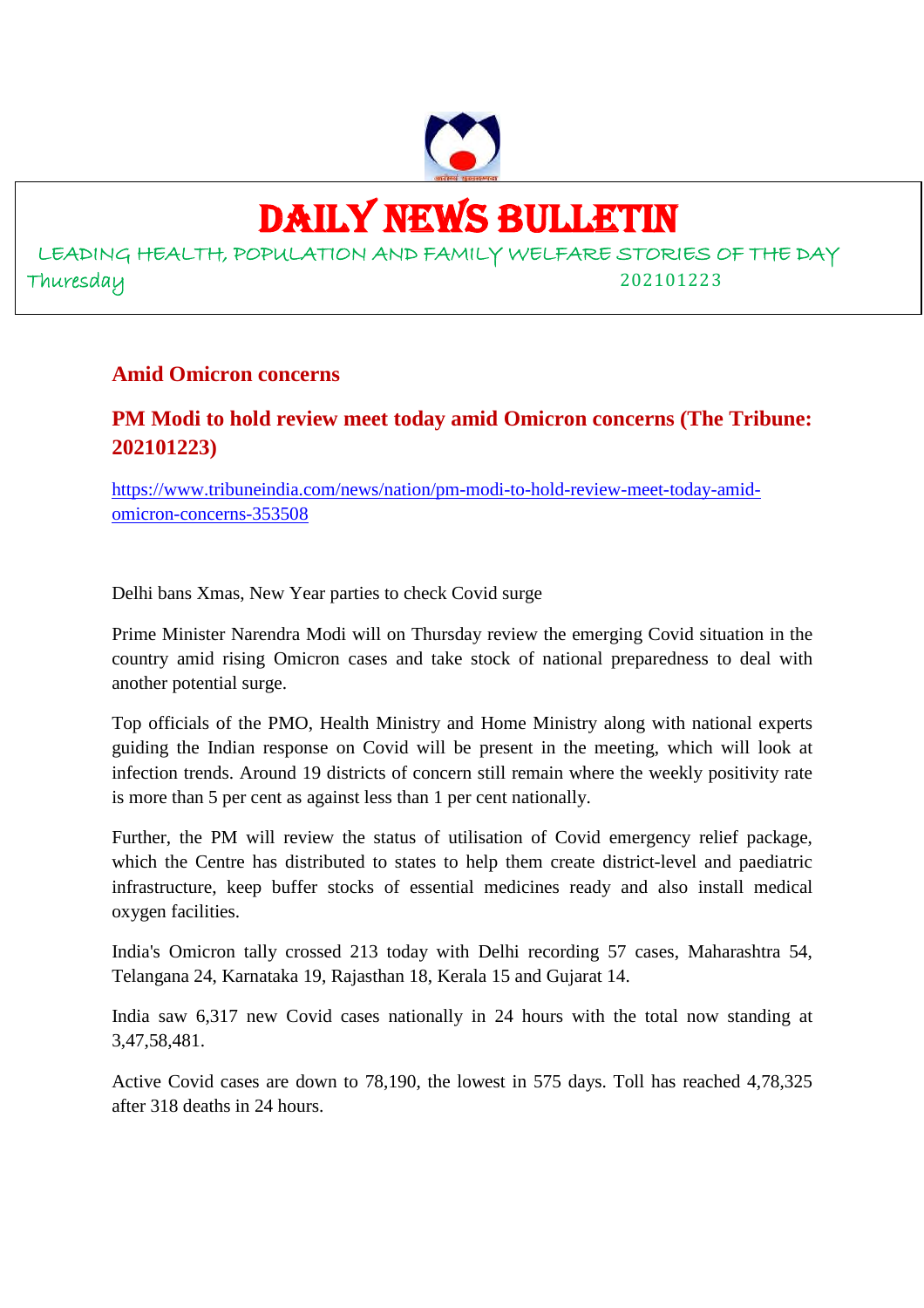With Delhi reporting majority of India's 213-plus Omicron cases as of Wednesday, the Delhi Disaster Management Authority (DDMA) today banned New Year and Christmas gatherings to prevent further surge.

The Delhi Disaster Management Authority directed district magistrates to ensure no Christmas and New Year events happened. This on a day when Delhi saw 125 Covid cases, the highest in six months. Overall, the country has seen 213 Omicron cases across 15 states and Union Territories.

No vaccination, no pay, Punjab tells its staff

Punjab Government has asked its employees to furnish details of their full vaccination against Covid to draw next salary.

In Haryana, access to public places only if jabbed

Haryana has banned the entry of those not fully vaccinated in crowded places such as malls, cinemas, restaurants and offices.

3 test positive for Omicron in Haryana

A 33-year-old Karnal resident and a 22-year-old Panipat woman and her father, who returned from the UK, are Omicron positive.

#### **WHO**

# **WHO chief: Blanket booster drives risk prolonging pandemic (The Tribune: 202101223)**

'No country can boost its way out of the pandemic'

WHO chief: Blanket booster drives risk prolonging pandemic

Customers are seen inside a private Covid-19 testing clinic in a busy shopping area, amid the coronavirus disease outbreak in London, December 22, 2021. Reuters

The head of the World Health Organisation warned Wednesday that blanket booster programmes in rich countries risk prolonging the world's battle with Covid-19 and said "no country can boost its way out of the pandemic

WHO Director-General Tedros Adhanom Ghebreyesus said the priority must be to reduce deaths and help all countries meet minimum vaccination targets that many still haven't reached. And he noted that "the vast majority of hospitalisations and deaths are in unvaccinated people, not unboosted people".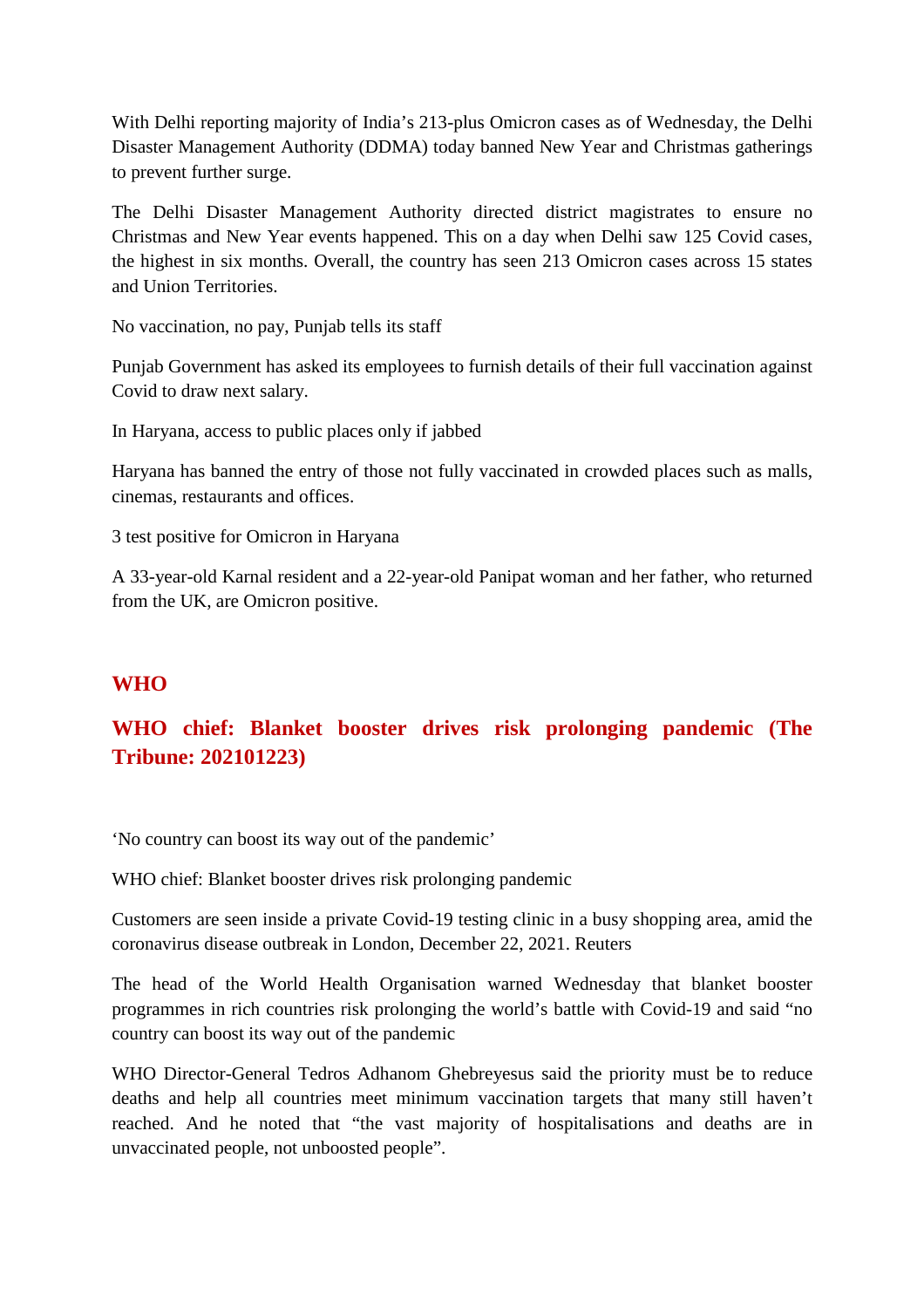Tedros said while vaccines have saved many lives this year, their unequal sharing "has cost many lives".

In 2021, 3.5 million people were lost to COVID-19, he said, and "all of us need to take extra precautions" as the new omicron variant advances.

The WHO chief has previously called for a moratorium on boosters for healthy adults until the end of this year to counter unequal global vaccine distribution. He said at an online news conference Wednesday that about 20% of vaccine doses being given every day are currently boosters or additional doses.

"Blanket booster programmes are likely to prolong the pandemic rather than ending it, by diverting supply to countries that already have high levels of vaccination coverage, giving the virus more opportunity to spread and mutate," Tedros added.

He said it's "frankly difficult to understand" that three-quarters of health workers in Africa remain unvaccinated, and distortions in global supply mean that only half of WHO's member countries have been able to meet a target of vaccinating 40% of their populations by the end of this year.

Tedros renewed a call for manufacturers and other countries to prioritize the COVAX program to get doses to needier nations and "work together to support those who are furthest behind."

"Unless we vaccinate the whole world ... I don't think we can end this pandemic," Tedros said. But he added that authorities now know the virus better and have effective tools to fight it; "we need to add to that comprehensive implementation and equity, and hope 2022 will end this pandemic." AP

#### **Human Cell**

# **Omicron has a greater capacity to bind with human cells: Study(The Tribune: 202101223)**

Omicron has a greater capacity to bind with human cells: Study

Photo for representation.

Even as the newly reported Omicron variant is poised to replace Delta as the dominant variant across the world, a study led by an Indian-origin researcher shows that many mutations in the variant allow it to bond with human cells far more efficiently than previous strains.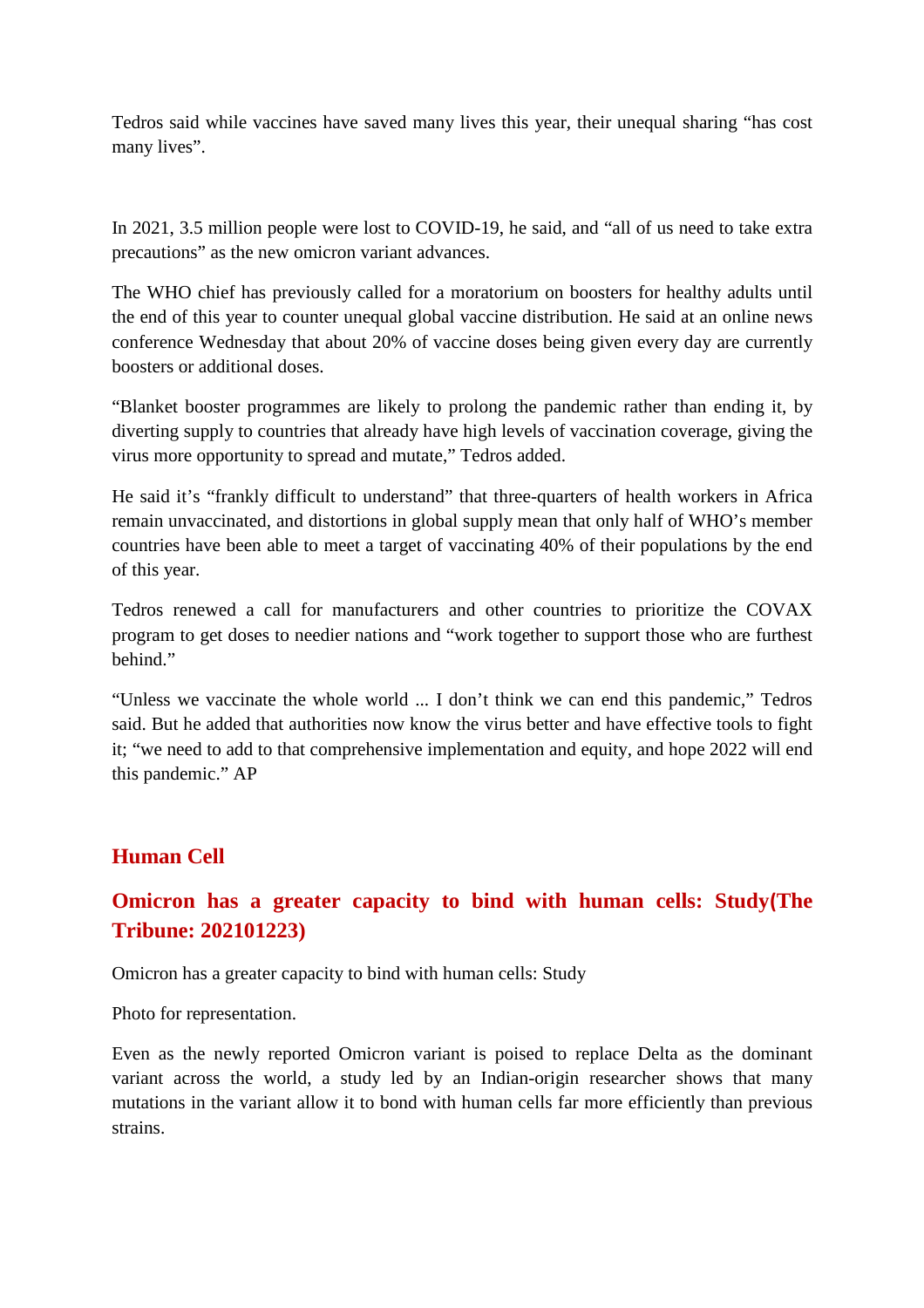The Omicron variant was first identified in South Africa in late November, and has since spread rapidly to 106 countries. The variant is now the dominant strain in many countries including the US, the UK, Denmark among others.

Of all the variants of coronaviruses so far, Omicron is the most heavily mutated with more than 30 mutations on its spike protein, which the virus uses to enter human cells. The variant also harbours a high number of mutations in regions of the spike protein that antibodies recognise, potentially dampening their potency.

Researchers from the University of British Columbia, Canada, studied Omicron using cryoelectron microscopy -- a technique that provides images of the virus at incredibly high resolution.

The results, published pre-print and not peer-reviewed yet, showed that "Omicron has far greater binding affinity than the original SARS-CoV-2 virus" due to new bonds created between the virus and human cell receptors, Dr Sriram Subramaniam, lead scientist, was quoted as saying to the Daily Mail.

In addition, the researchers tested Omicron against human and monoclonal antibodies, finding that the variant is more resistant to these immune system particles than other variants.

"The Omicron variant is unprecedented for having 37 spike protein mutations - that's three to five times more mutations than any other variant," Subramaniam, a biochemistry professor at the University, was quoted as saying in a statement.

According to Subramaniam, the increased mutations on the spike protein are important for two reasons: "Firstly, because the spike protein is how the virus attaches to and infects human cells. Secondly, because antibodies attach to the spike protein in order to neutralise the virus." The team probed Omicron's mutations through microscopic imaging, and found that some of the mutations create additional bonds between the virus and ACE2 receptors - a human cell receptor located throughout the body, the report said.

These new mutations appear to "increase binding affinity", Subramaniam said, indicating that Omicron can attach more strongly to human cells.

The researchers compared Omicron's binding affinity to that of the Delta variant and the original strain of the coronavirus.

"Overall, the findings show that Omicron has far greater binding affinity than the original SARS-CoV-2 virus, with levels more comparable to what we see with the Delta variant," Subramaniam said.

Subramaniam's team also examined the Omicron spike protein's ability to evade both human antibodies and antibodies from monoclonal antibody treatments.

This analysis confirmed real-world data, showing that Omicron is more capable of evading antibodies than previous variants - meaning that treatments are less successful, the report said.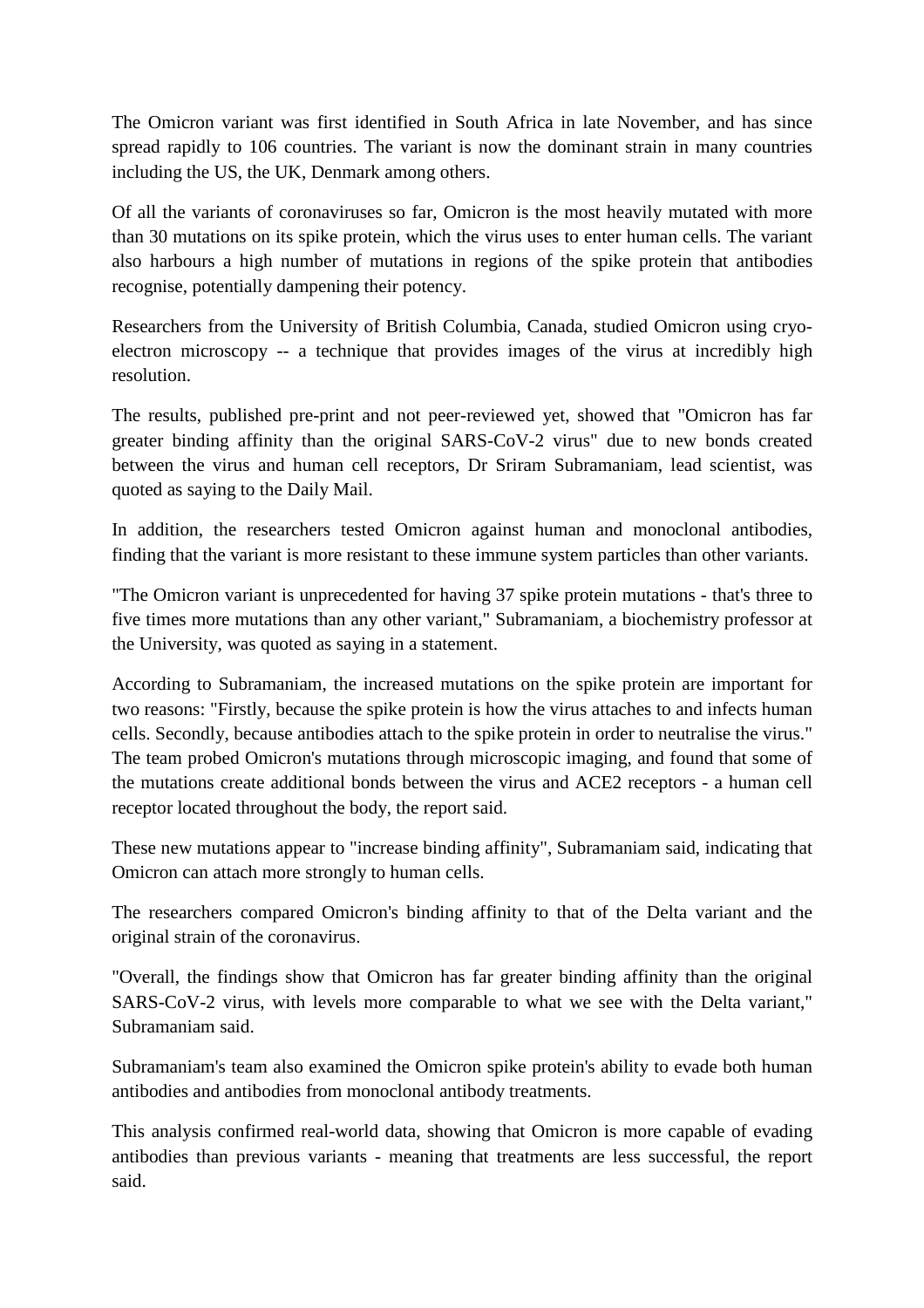"Notably, Omicron was less evasive of the immunity created by vaccines, compared to immunity stemming from natural infection in unvaccinated Covid patients," Subramaniam said, adding "this suggests that vaccination remains our best defence against the Omicron variant." Both the Omicron variant's increased binding affinity and its capacity to evade antibodies are "likely contributing factors to its increased transmissibility," Subramaniam said. IANS

#### **Pollution**

#### **Delhi's air crisis: Who pollutes, who suffers? ( Hindustan Times: 202101223)**

https://epaper.hindustantimes.com/Home/ArticleView

ChakrabortyMonu, a 13-year-old living in a Delhi slum near the Yamuna river, was exposed on a particular day to an average of 150 micrograms per cubic metre (very poor) of PM2.5 while it is 35 (satisfactory) for 11-year-old Aamya, who resides in an apartment in a colony in GK-II in Delhi. Thus ran a multimedia story by The New York Times in December 2020. Aamya and her family have access to air purifiers at home and in school even as her exposure to outdoor pollution is limited by air-conditioned cars, while the same doesn't hold true for Monu.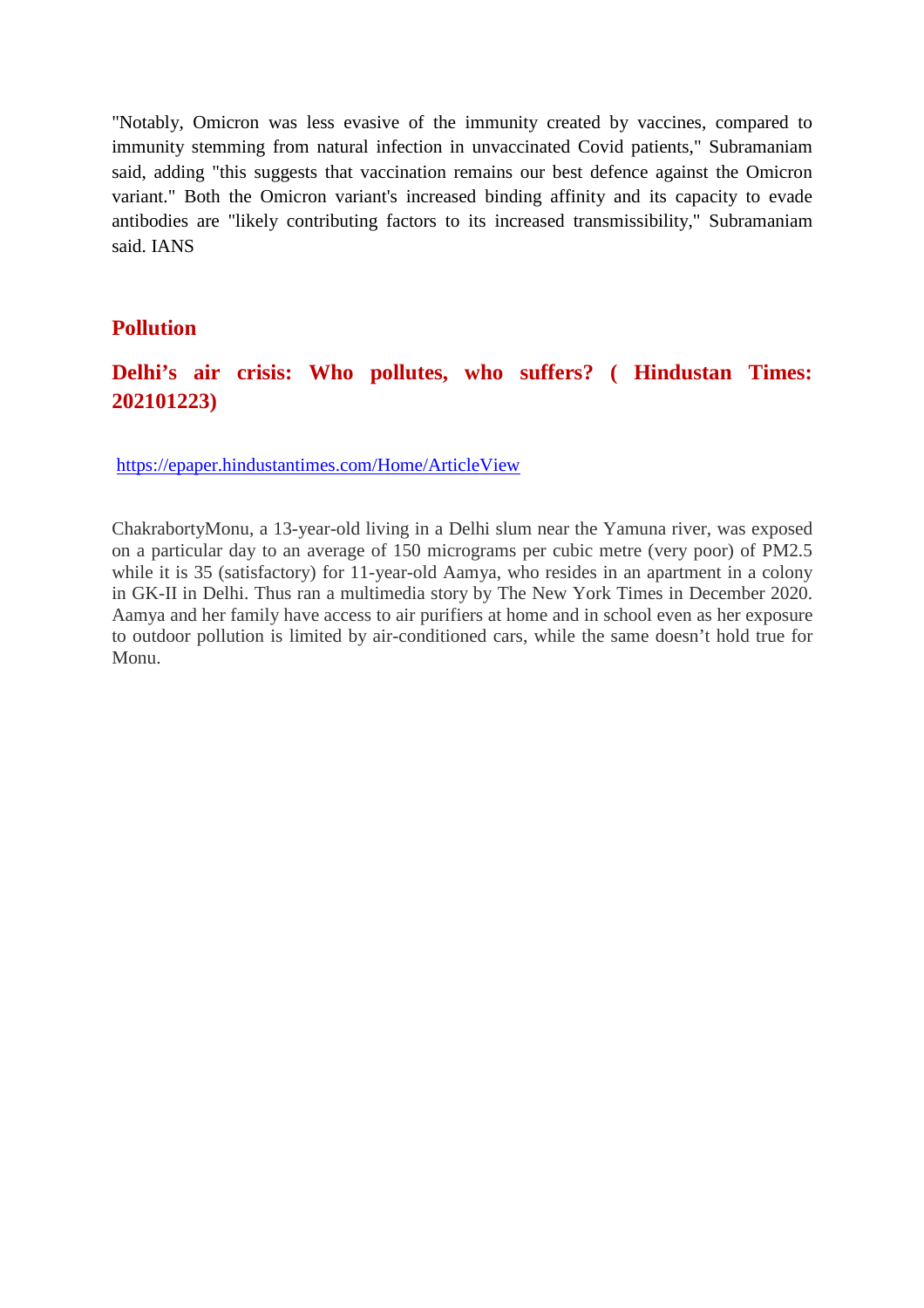#### CHART 1: POLLUTION EXPOSURE OF TWO CHILDREN IN DELHI

PM 2.5 level (in microgram per cubic metre) **CONF MONU CONTROL** Aamya



Source: Who Gets to Breathe Clean Air in New Delhi?, The New York Times, Dec 17, 2020

The chart here shows the exposure to PM2.5 for both these children over 24 hours. As a result, Monu risks losing almost 5 years of his life, while Aamya half a year of hers. Both are avoidable. But how? The next three charts look at the problem of pollution from the lens of class and discuss possible ways out.

# **What pollutes?**

Pollution is measured by the Air Quality Index (AQI), which is calculated separately for eight pollutants - PM10, PM2.5, nitrogen dioxide, sulphur dioxide, carbon monoxide, ground-level ozone, ammonia, and<br>lead — and the highest of these subindices is reported as AQI for that particular day. Since these pollutants are related to each other, controlling one will help control the others too. Instead of tracking all pollutants, the policy could focus on PM2.5, which measures all aerosols under 2.5 micrometers in diameter (our hair is almost 30 times as thick) and has contributions from all the other gaseous components

Chart 2 shows the source attribution for PM2.5. Three major contributors to pollution from the consumption side are — transport (private and public), fuel and electricity, and construction. Based on these numbers, 60% of AQI is contributed by consumption. But if these are the major sources, shouldn't AQI Francisco Constantino in the part of the search in white the state of studies and only because of stubble burning but also, among other factors, natural factors such as Delhi being shaped as a bowl, which traps pollutants for far longer as a result of the wind slowing down during the winter months.



# Who pollutes?

It is beyond obvious that the affluent classes. as a result of their consumption patterns. pollute more than the poor but is it possible to quantify their respective contributions? It is difficult to provide an accurate measure but an approximate one can be derived from National Sample Survey (NSS) consumption data, which provides data on consumption of different deciles. We categorise different commodities in the consumption basket from the 2011-12 Consumption Expenditure Survey of the NSS according to the above mentioned three major sources of pollution. Based on the consumption basket of each decile and weighing them according to the shares of these three sources, we arrive at each decile's share in total pollution. Chart 3 shows that the richest 10% of the population pollute 10 times as much as the poorest 10%

# **CHART 3: SHARE OF AQI, BY CONSUMPTION DECILE 30.3%**



#### **CHART 4a, 4b: CONTRIBUTION AND BURDEN**

**67.7%** High income

Asthma (deaths/1000) TB (deaths/1000)

 $0.21$ 

 $\bf{0}$ 

Who suffers? While all residents face the adverse health effects of pollution, the poor are more vulnerable to its ill-effects than the rich. This class difference comes out starkly in pollution related death data. NFHS does not generally provide reasons for death but in one of its rounds - the second (1998-99) - it had a question on the cause of death and two respiratory ailments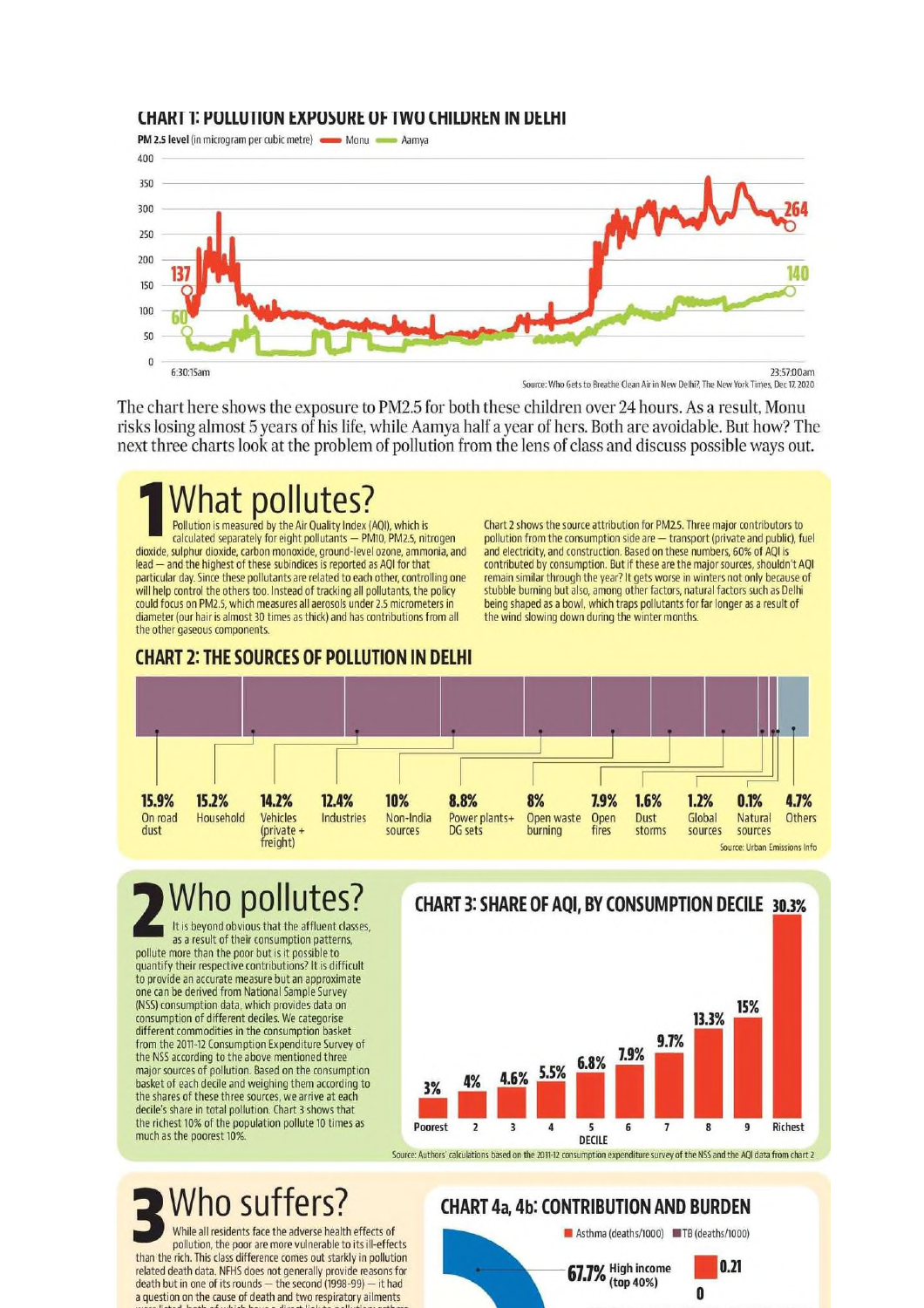#### **Respiratory Health**

# **Here's how you can maintain respiratory health in winters ( The Indian Express:202101223)**

First things first, regulate body temperature by layering comfortably with warm clothes.

lung health, respiratory health, how to stay healthy in winters, winter health tips, how to maintain respiratory health, respiratory illnesses in winters, indian express newsCommonly known as the flu, influenza is a viral infection caused by specific viruses, but is more severe than a common cold. (Photo: Getty/Thinkstock)

In winters, there is an alarming rise in pollution levels which, along with the dip in temperature, can lead to many health issues, including ailments of the respiratory system. It becomes important, therefore, to exercise caution.

Dr Sujata Chakravarti, consultant-general medicine, Hiranandani Hospital, Vashi — a Fortis Network Hospital — says that though respiratory diseases can happen at any time during the year, some of them are more prevalent during winter due to various reasons. Here are some of them

– Fog combined with higher levels of pollution (smog) irritating our airways.

– Disease transmission accelerated during winter due to poor ventilation indoors.

– People with pre-existing conditions like asthma or COPD show worsening of symptoms. The frequency of asthma attacks also increases because of the cold weather, making them more susceptible to infections. They tend to spend more time indoors where allergens like dust mites, pet hairs and mold cause the allergies to flare up.

ALSO READ |These 'five distinct symptoms' may help you differentiate Omicron from regular cold

According to Dr Chakravarti, the respiratory diseases that happen often during winters include:

\* Common cold: Quite common and contagious. Although usually mild and self-limiting, they can lead to a lot of malaise and discomfort. A common cold can be caused by many different types of viruses.

\* Influenza: Commonly known as the flu, it is a viral infection caused by specific influenza viruses, but is more severe than a common cold.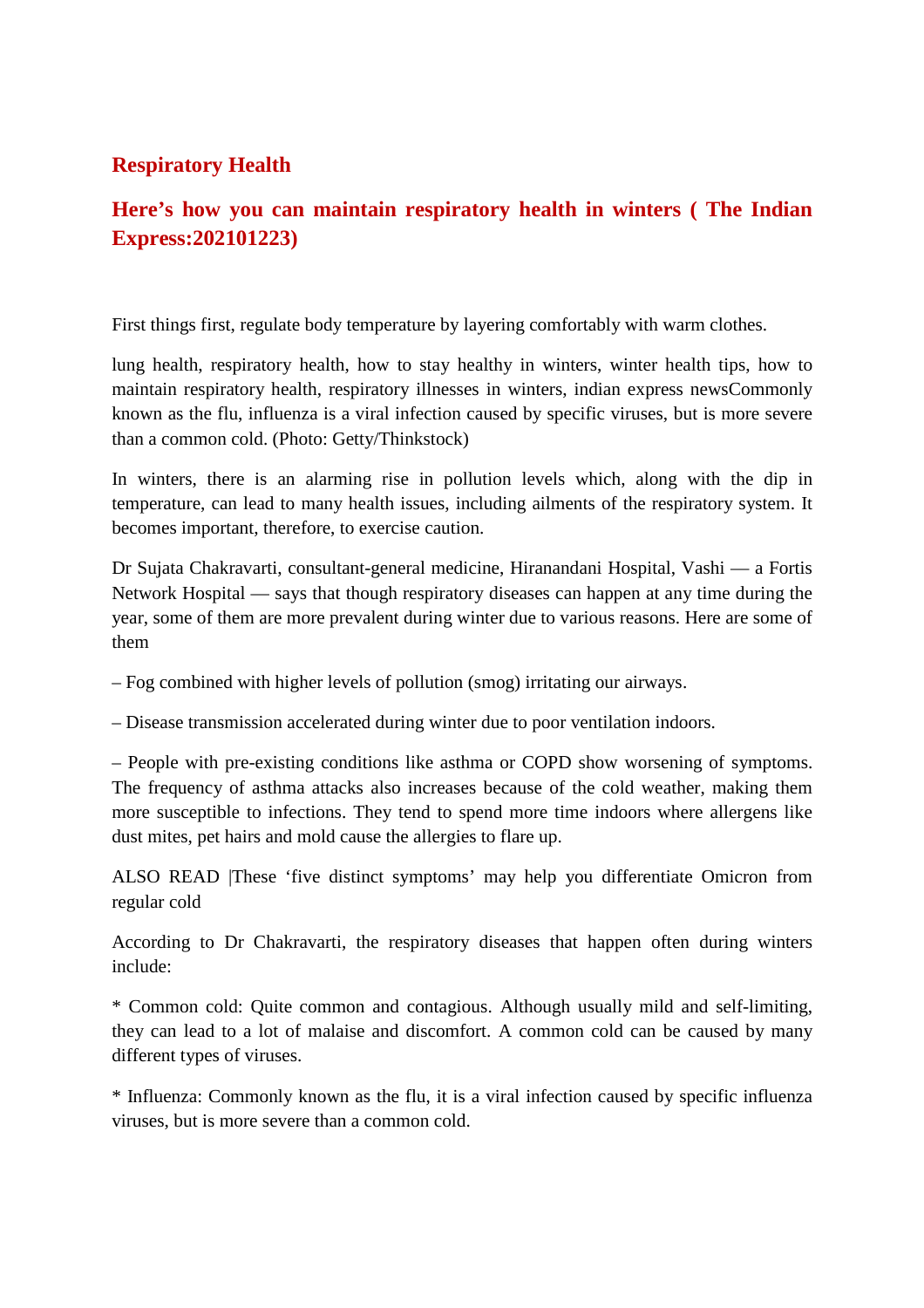\* Bronchitis: When the tubes that carry air to the lungs get inflamed and swollen. You end up with a nagging cough and phlegm.

\* Pneumonia: Happens when an infection causes air sacs in the lungs to fill with fluid or pus. That can make it hard for you to breathe and for enough oxygen to reach the bloodstream.

lung health, respiratory health, how to stay healthy in winters, winter health tips, how to maintain respiratory health, respiratory illnesses in winters, indian express news Stay hydrated in winters to keep your lungs healthy. (Photo: Getty/Thinkstock)

\* Acute sinusitis: The spaces inside your nose (sinuses) become inflamed and swollen. This interferes with drainage and causes mucus to build up leading to blocked nose and headaches.

ALSO READ |Should you cover your head during winter to prevent cold, cough? Here's what Ayurveda says

Keep the following points in mind so maintain your respiratory health:

1. Regulate body temperature by layering comfortably with warm clothes.

2. Keep your hands clean and free of germs. Avoid touching your mouth, nose, or eyes with dirty hands.

3. If the air quality is bad around your place, avoid morning jogs as toxic pollutants are at a peak during this time. You can instead do indoor aerobic activities.

4. Incorporate some breathing exercises in order to enhance your lung capacity.

5. Keep your home clean of dust, mold, and allergens. Clean your bedding, carpets, rugs, and sofas regularly.

6. Do not smoke, and avoid crowded places.

7. Have good ventilation at home; you could try using an air purifier or a humidifier.

8. Stay hydrated. Take steam as suggested by your doctor, but do not try random home remedies that may further aggravate the problem.

9. Consume a nutritious diet with plenty of fruits, vegetables and lean protein. Citrus fruits, turmeric and ginger can help build immunity.

10. Avoid processed, junk, fried, oily, and canned food that are loaded with preservatives, additives, and artificial flavours. They may cause throat irritation.

11. When advised by your doctor, do take vaccines for flu and pneumonia.

12. Those with pre-existing lung conditions or senior citizens should have follow-ups with their doctor and ensure their prescriptions are updated.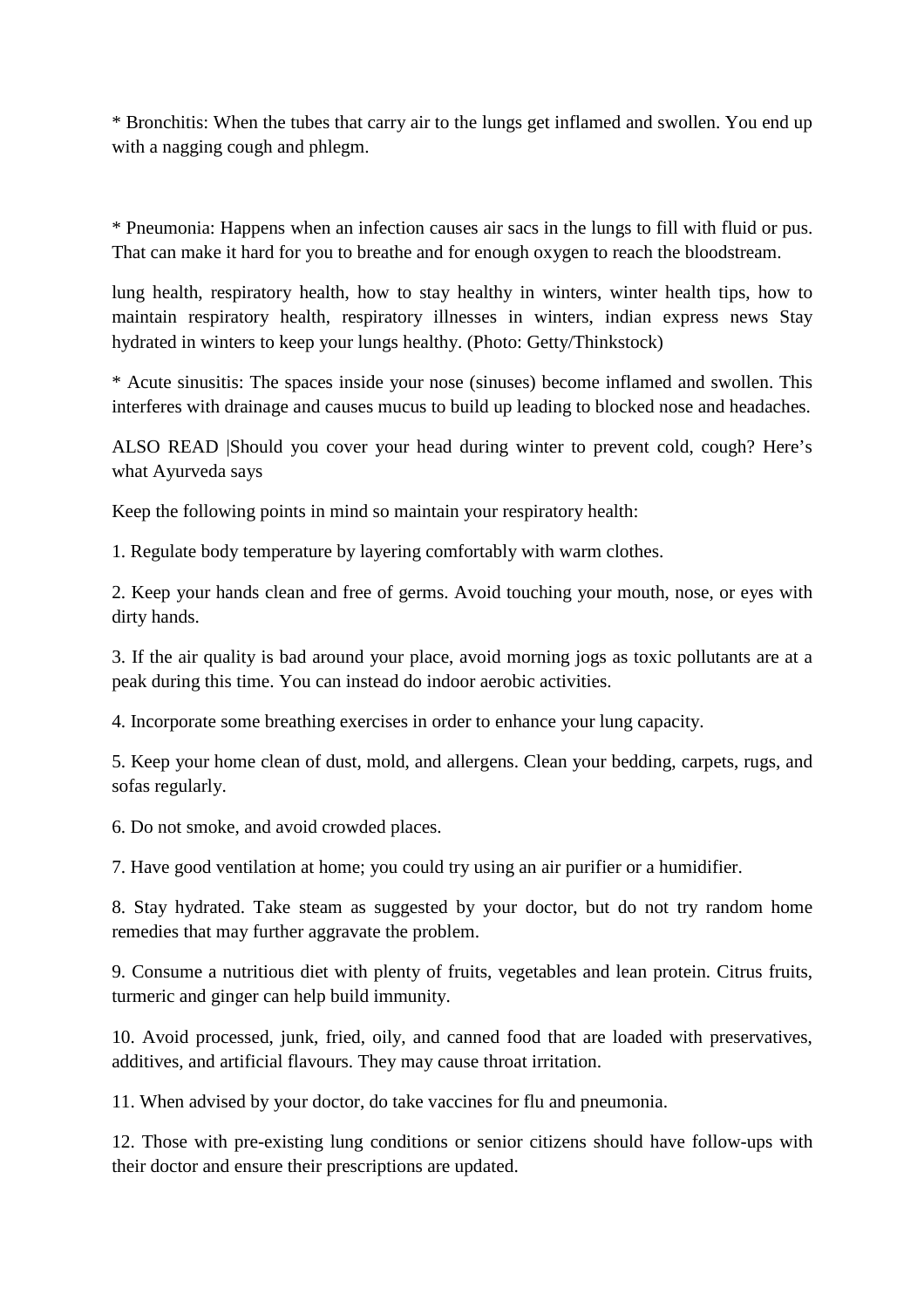#### **effective mask practices**

### **Effective face mask practices to reduce spread of Covid-19, including new variants (The Indian Express:202101223**

#### **https://indianexpress.com/article/lifestyle/health/new-study-effective-face-mask-**

**practices-reduce-spread-covid-19-new-variants-omicron-american-journal-7677326/**

Notably, even as vaccinations continue to be administered, the only way to fight the condition is through precautions and preventive measures. The best way to do that, apart from handwashing and hygiene, is wearing masks properly

 $\bullet$ 

A new study notes some effective mask practices that can help reduce the spread of Covid-19 and its variants. Published in the *American Journal of Infection Control*, and the *Journal of the Association for Professionals in Infection Control and Epidemiology* (APIC), the study mentioned how the reduction in the spread of respiratory infectious pathogens can reduce Omicron cases too.

As per the paper's lead author Francoise M Blachere, MSc., Research Biologist, of the National Institute for Occupational Safety and Health (NIOSH), the performance of face masks as devices that control infection spread depends upon both the ability of the mask material to filter aerosols, and on how well the mask fits the wearer.

#### **ALSO READ |How to wear a mask correctly? Dr Shriram Nene shares**

Conducting a variety of experiments that simulated coughs and exhalations, researchers measured the efficiency of masks at blocking respiratory aerosols.

Notably, face masks help reduce the transmission of respiratory aerosols and droplets produced during activities such as talking, breathing and coughing. The US Centers for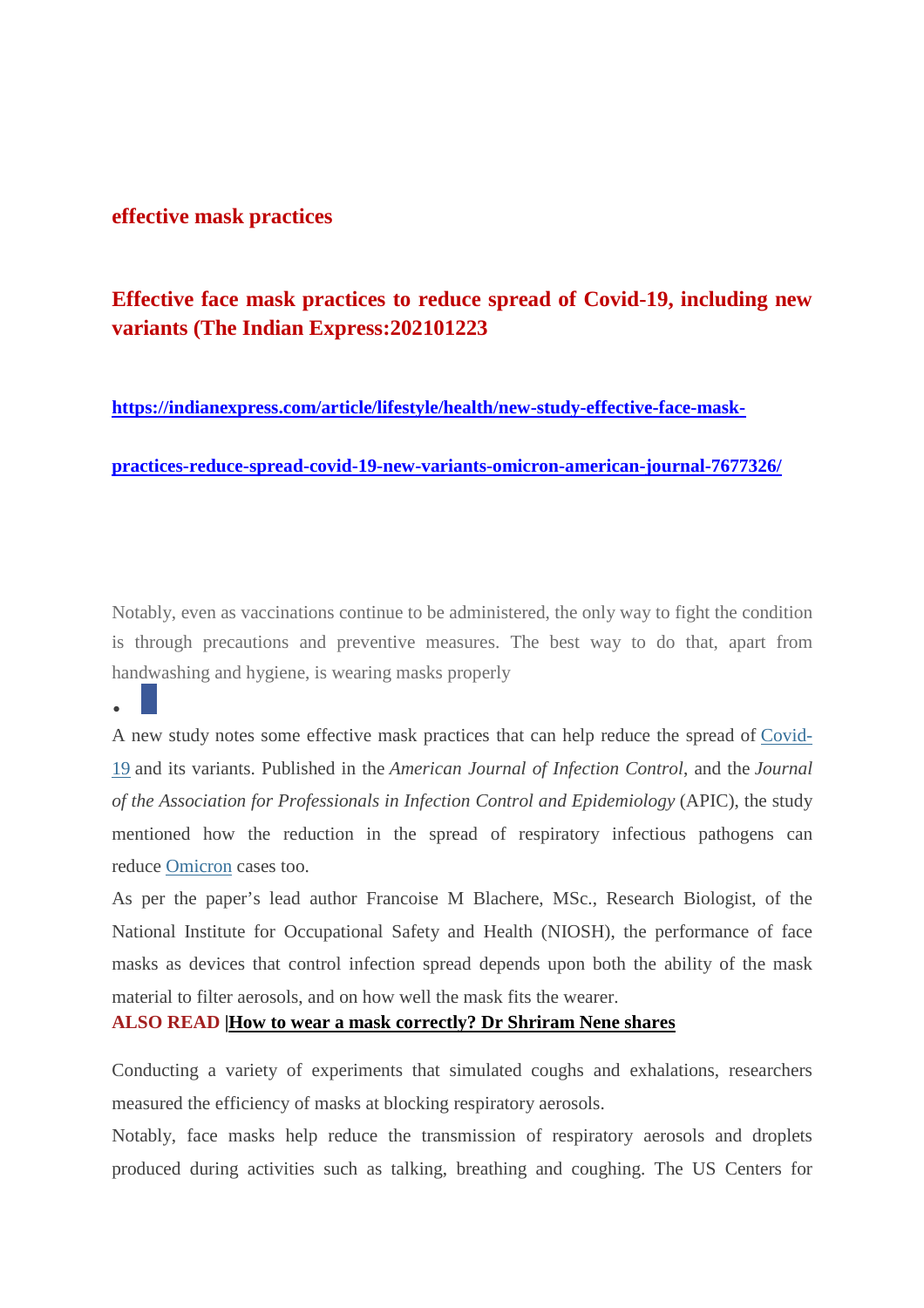Disease Control and Prevention (CDC) recommended a mask that is multi-layered, covers the nose and mouth and forms a tight seal against the face.

The study concluded that a three-ply cloth mask over a medical mask (double masking), or securing a medical mask with an elastic brace provided the best protection against respiratory aerosols.

The results showed that while medical masks without modification blocked less than 56 per cent of cough aerosols and less than 42 per cent of exhaled aerosols, placing a cloth mask over a medical mask blocked more than 85 per cent of cough aerosols and more than 91 per cent of exhaled aerosols. Whereas, adding a brace over a medical mask blocked more than 95 per cent of cough aerosols and more than 99 per cent of exhaled aerosols.

"Since the start of the Covid-19 pandemic, there has been considerable confusion about the most effective use of face masks, especially among the general public, to reduce the spread of infection," said Ann Marie Pettis, BSN, RN, CIC, FAPIC, and APIC 2021 president.

#### **ALSO READ |When can the COVID-19 masks finally come off?**

The study also noted how earloop strap, or knotting and tucking the mask, also increased effectiveness as compared to medical masks without modification.

Notably, even as vaccinations continue to be administered, the only way to fight the condition is through precautions and preventive measures. The best way to do that apart from handwashing and hygiene is wearing masks properly.

In an Instagram Reel, Dr Shriram Nene, cardiothoracic surgeon and healthcare innovator, demonstrated how to wear the different types of masks properly.

"Two cloth masks worn one over the other, or one N95 mask," he said while stating that "do not put the masks under the nose, or just cover the mouth, and certainly not over your eyes." **ALSO READ |Double masking: Can you reuse a surgical mask?**

According to Dr Jyoti Mutta, senior consultant, Microbiology, Sri Balaji Action Medical Institute, while an N-95 mask with proper fitting can ensure adequate level of safety, a double-layered mask is considered a good option. "That is also because we have witnessed that the masks many people are wearing are either quality compromised or they are too loose and hanging down from their nose," she said.

 **For more lifestyle news, follow us on Instagram | Twitter | Facebook and don't miss out on the latest updates!**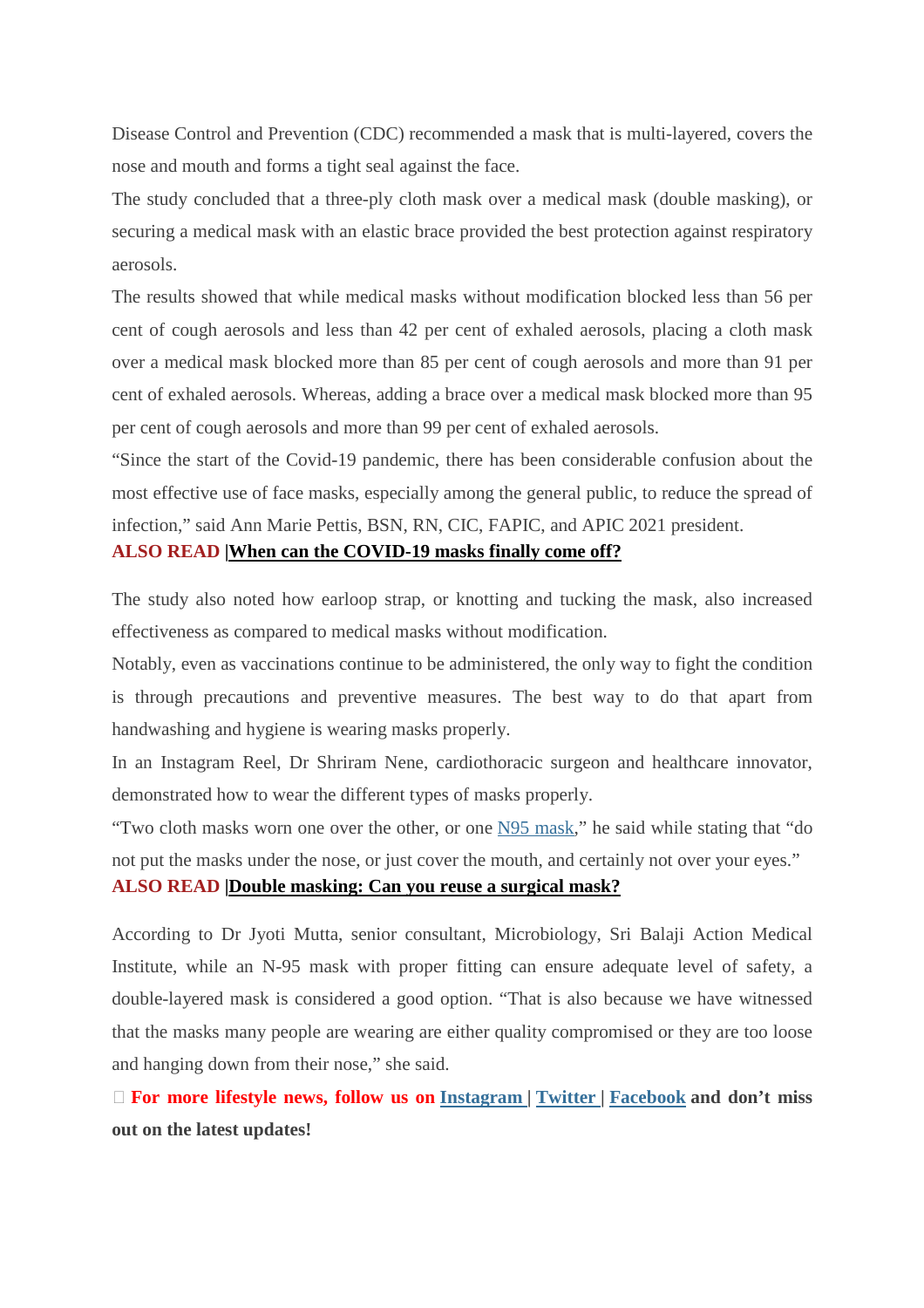*The above article is for information purposes only and is not intended to be a substitute for professional medical advice. Always seek the guidance of your doctor or other qualified health professional for any questions you may have regarding your health or a medical condition.*

#### **coronavirus variant**

**Likely order of Covid symptoms depends on coronavirus variant: Study(The Indian Express:202101223**

### **https://indianexpress.com/article/lifestyle/health/likely-order-covid-**

#### **symptoms-depends-coronavirus-variant-study-7683154/**

The study, published in the journal PLOS Computational Biology, used modelling approach to predict symptom order in a set of 373,883 cases in the US between January and May 2020

 $\bullet$ Covid-19 has not come to an end just yet as the variants keep increasing. (Photo by Amit Mehra)

The most likely order of symptoms that patients with **Covid-19 experience** is different for different variants of the SARS-CoV-2 virus, according to a study.

The researchers from the University of Southern California in the US wanted to know whether the order of Covid-19 symptoms varied in patients from different geographical regions or with various patient characteristics.

Identifying order of symptom onset of infectious diseases might aid in differentiating symptomatic infections earlier in a population thereby enabling non-pharmaceutical interventions and reducing disease spread, they said.

# **ALSO READ |No evidence Omicron has lower severity than Delta variant: UK study**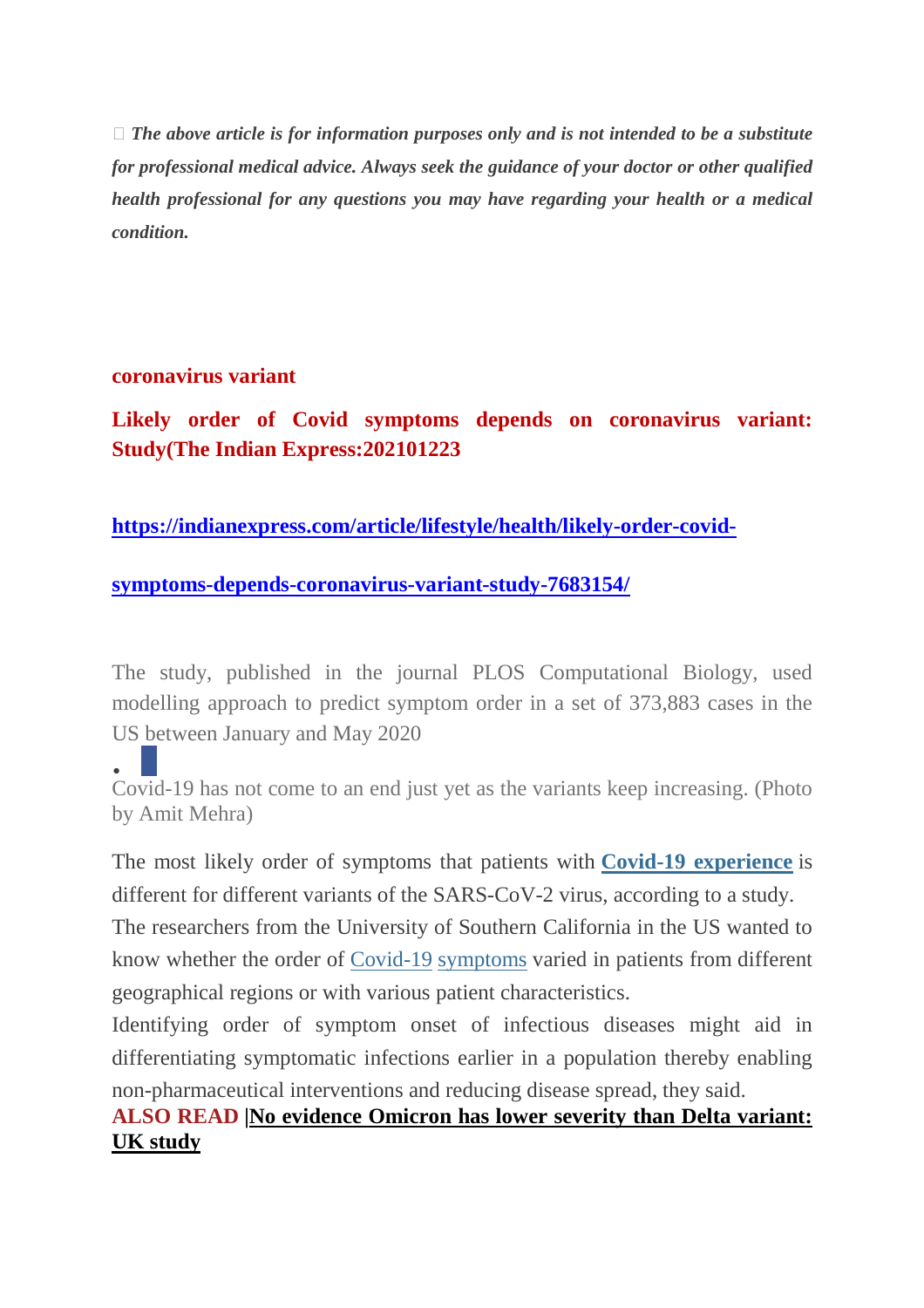The study, published in the *journal PLOS Computational Biology*, used modelling approach to predict symptom order in a set of 373,883 cases in the US between January and May 2020.

The most likely symptom order differed between the initial outbreak in China — where fever most often preceded cough, and nausea or vomiting was a common third symptom — and the subsequent spread to the US.

In the US, cough was most likely to be the first symptom, and diarrhoea was a more common third symptom.

By analysing additional data from Brazil, Hong Kong and Japan, the team showed that the different order of symptoms was associated not with geographic region, weather, or patient characteristics, but with SARS-CoV-2 variants.

The presence of the D614G variant in an area — which was predominant in the US in early 2020 — was associated with a higher likelihood of cough being the first Covid-19 symptom experienced by patients.

As Japan shifted from the original Wuhan reference strain to the D614G variant, symptom order shifted as well, the researchers said. The study authors hypothesise that the increased transmission of D614G could be linked to the symptom order.

"These findings indicate that symptom order can change with mutation in viral disease and raise the possibility that D614G variant is more transmissible because infected people are more likely to cough in public before being incapacitated with fever," they added.

#### **Omicron Cases ( The Asiann Age: 202101223)**

http://onlineepaper.asianage.com/articledetailpage.aspx?id=16052658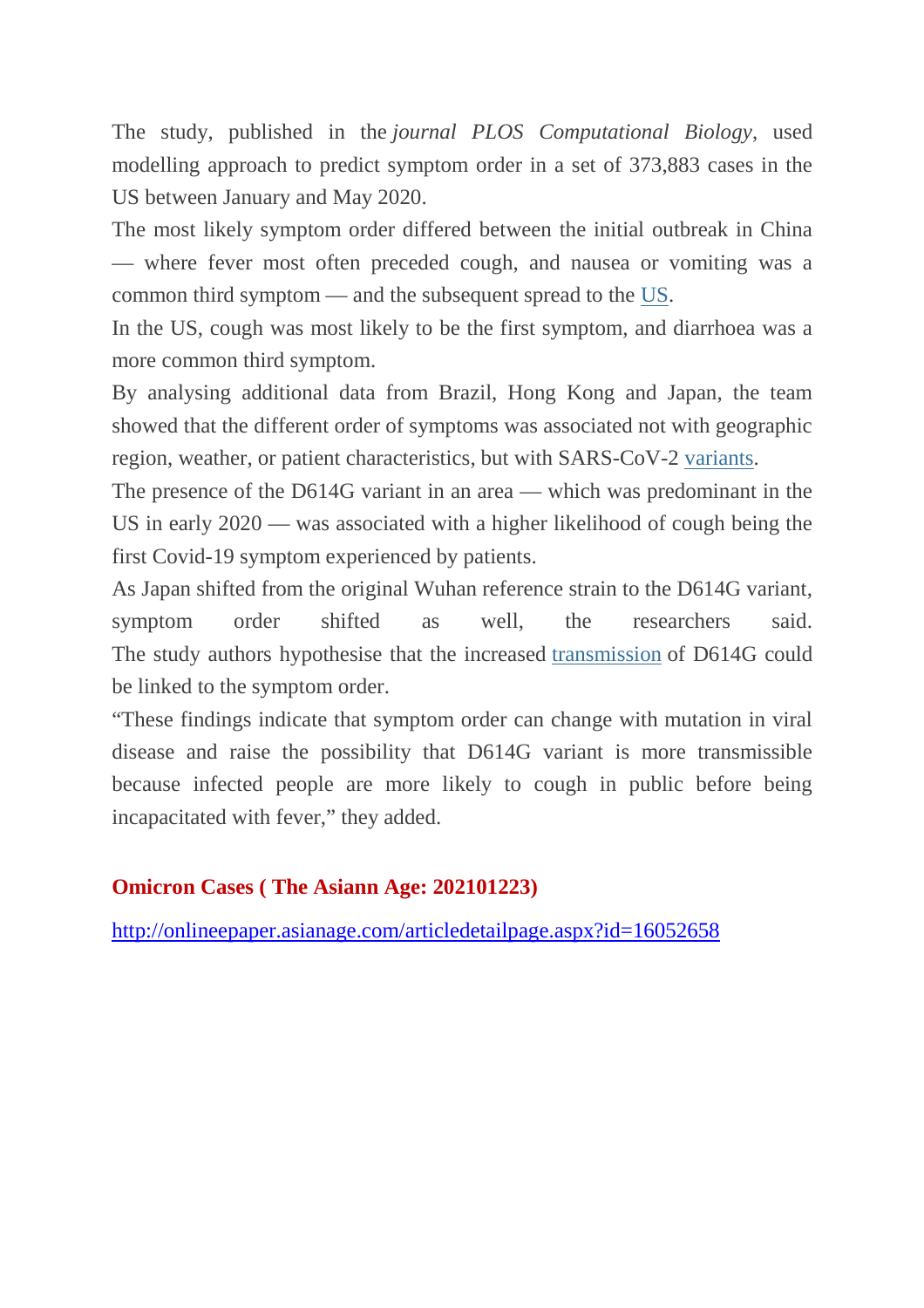# ■ 125 Covid cases, no death in city in last 24 hours; positivity 0.2% Omicron cases rise in Delhi: Kejri to hold review meeting today

# AGE CORRESPONDENT<br>NEW DELHI, DEC. 22

Amid a rise in the number of Omicron cases in Delhi, chief minister Arvind<br>Kejriwal will hold a<br>review meeting to assess preparedness the and management as regards management as regards<br>the new variant of the<br>coronavirus on Thursday,<br>according to officials.<br>Delhi has recorded the<br>maximum number of 57 maximum number of 3r<br>
Omicron cases in the<br>
country, followed by<br>
Maharashtra (54),<br>
Telangana (24), Karnataka<br>
(19), Rajasthan (18), Kerala

(15), Najasukati (16), Kerala<br>(15) and Gujarat (14).<br>India has so far recorded<br>213 cases of the Omicron variant of the coronavirus across 15 states and Union<br>territories and 90 of the<br>infected people have either

infected people have either<br>recovered or migrated,<br>according to the Union<br>health ministry's data<br>updated on Wednesday.<br>Egrival is likely to discuss the preparations<br>regarding a possible third<br>wave of Covid-19 and the<br>Omicr First said officials. The<br>meeting is also likely<br>to see a discussion on hos-<br>pital beds, medicines<br>and home-isolation meas- $\frac{\text{ures}}{\text{The}}$ 

national capital The national capital<br>logged 125 Covid-19 cases<br>in a day, the highest since<br>June 22, with a positivity<br>rate of 0.2 per cent, while<br>no fresh death due to the



A worker pastes a sticker on a wall of a Covid-19 facility at Commonwealth Games Village in view of the rising<br>Omicron cases in New Delhi on Wednesday.  $-PTI$ 

viral disease was recorded, according to data<br>shared by the Delhi health<br>department on Wednesday. The cumulative number of<br>coronavirus cases in the<br>city stands at 14,42,515, while the death toll stands at 25,102.

at 25,102.<br>Delhi had recorded 134<br>Covid-19 cases with a posi-<br>tivity rate of 0.2 per cent and eight deaths due to the disease on June 22. The<br>Delhi Disaster belhi Disaster<br>Management Authority<br>(DDMA) on Wednesday<br>directed district magisdirected using the magnetic range in<br>Christmas and New Year<br>gathering takes place in<br>the national capital.<br>However, restaurants and<br>bars will continue to operbas with up to 50 per cent<br>of the seating capacity.<br>Marriage-related gather-<br>ings are permitted with a maximum of 200 people in attendance The DDMA directed the

The DDMA directed the<br>
district magistrates (DMs)<br>
The DDMA directed the<br>
district magistrates (DMs)<br>
to identify potential<br>
careas ahead of Christmas<br>
and New Year.<br>
"All social/political/cul-<br>
rall social/political/cul-<br>

infection

The district magistrates

# **Jain: Genome sequencing of Covid +ve samples begins**

#### **AGE CORRESPONDENT** NEW DELHI, DEC. 22

The genome sequencing of The genome sequencing of<br>samples of all Covid-19-<br>infected people in Delhi<br>has begun from<br>Wednesday, informed<br>Delhi health minister<br>Satyendar Jain. The<br>process aims to determine<br>if the new Onicron write if the new Omicron variant has spread in the community

Delhi has been recording<br>around 100-125 cases a day, while it has the capacity of<br>genome sequencing of 400-500 samples daily. Three<br>Omicron patients in Delhi<br>had no travel history.

"The Delhi government-<br>run labs at the Lok Nayak Finance at the District<br>of Liver and Biliary<br>Sciences can sequence 100<br>samples each day. Two

and deputy commission-<br>ers of police (DCPs) have<br>also been directed to tighten the enforcement<br>machinery to ensure people follow social-distancing norms and wear<br>masks.

"All district magistrates shall conduct an intensive survey of the entire avea<br>unvey of the entire area<br>under their jurisdiction<br>and identify those pock-<br>ets, colonies markets and<br>crowded places which

Centre-run labs in Delhi can sequence 200-300 samcan sequence 200-500 samples can be analysed in a<br>ples can be analysed in a<br>day," Jain said.<br>Around 100 to 125 new

Around 100 to 125 new<br>cases are emerging every<br>day. Samples of all Covid-<br>19 patients will be<br>sequenced<br>Wednesday. Through this<br>we will be able to ascer-<br>tain the number of cases<br>from the society. Till now, from the society. Till now,<br>the maximum number of<br>(Omicron) cases have<br>come from foreign coun-<br>tries (sic)," added Jain.<br>Following a meeting of<br>the Delhi Disaster<br>Management Authority on<br>Monday Chief Minister

Monday, Chief Minister<br>Arvind Kejriwal had<br>announced that samples of all Covid-positive patients<br>would be sent for genome sequencing.

have the potential of<br>becoming superspreaders<br>of coronavirus and its<br>DIDMA said in the order.<br>IDMA said concerted action<br>It as all conceted action<br>field pockets according to<br>the prescribed protocol

the prescribed protocol<br>which includes test, track and treatment, prompt<br>and effective containment measures and enforce-<br>ment of Covid-appropriate behaviour.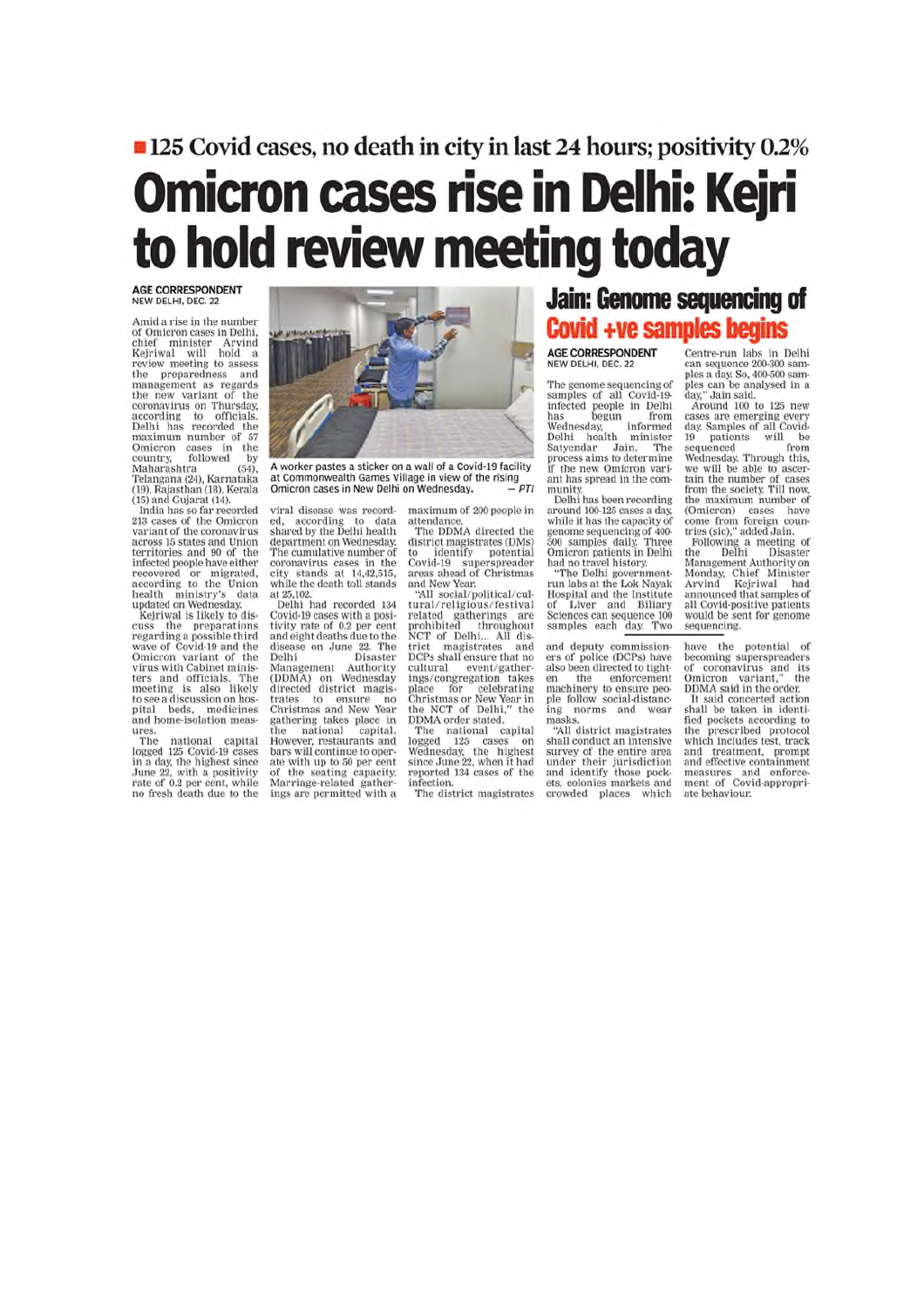#### **Childhood obesity**

# **Childhood obesity associated with mother's unhealthy diet before pregnancy ( New Kerala: 202101223)**

Research London, December 22: The findings of new research led by the University of Southampton show that supporting women to eat a healthy diet pre-pregnancy could reduce th-> View it--> https://www.newkerala.com/news/2021/180150.htm

#### **prediabetes**

## **Study finds people with high-risk prediabetes benefit from lifestyle intervention Berlin, ( New Kerala: 202101223)**

A new study has found that intensive lifestyle intervention helps people with prediabetes delay or even prevent type 2 diabetes.->-> View it--> https://www.newkerala.com/news/2021/180098.htm

#### **Booster dose**

### **Omicron to dominate Europe soon, booster dose important defence: WHO Brussels, (New Kerala: 202101223)**

Omicron will dominate European countries within weeks, pushing an already stretched health system further to the brink, said head of the European office of the Wo-> View it--> https://www.newkerala.com/news/2021/180015.htm